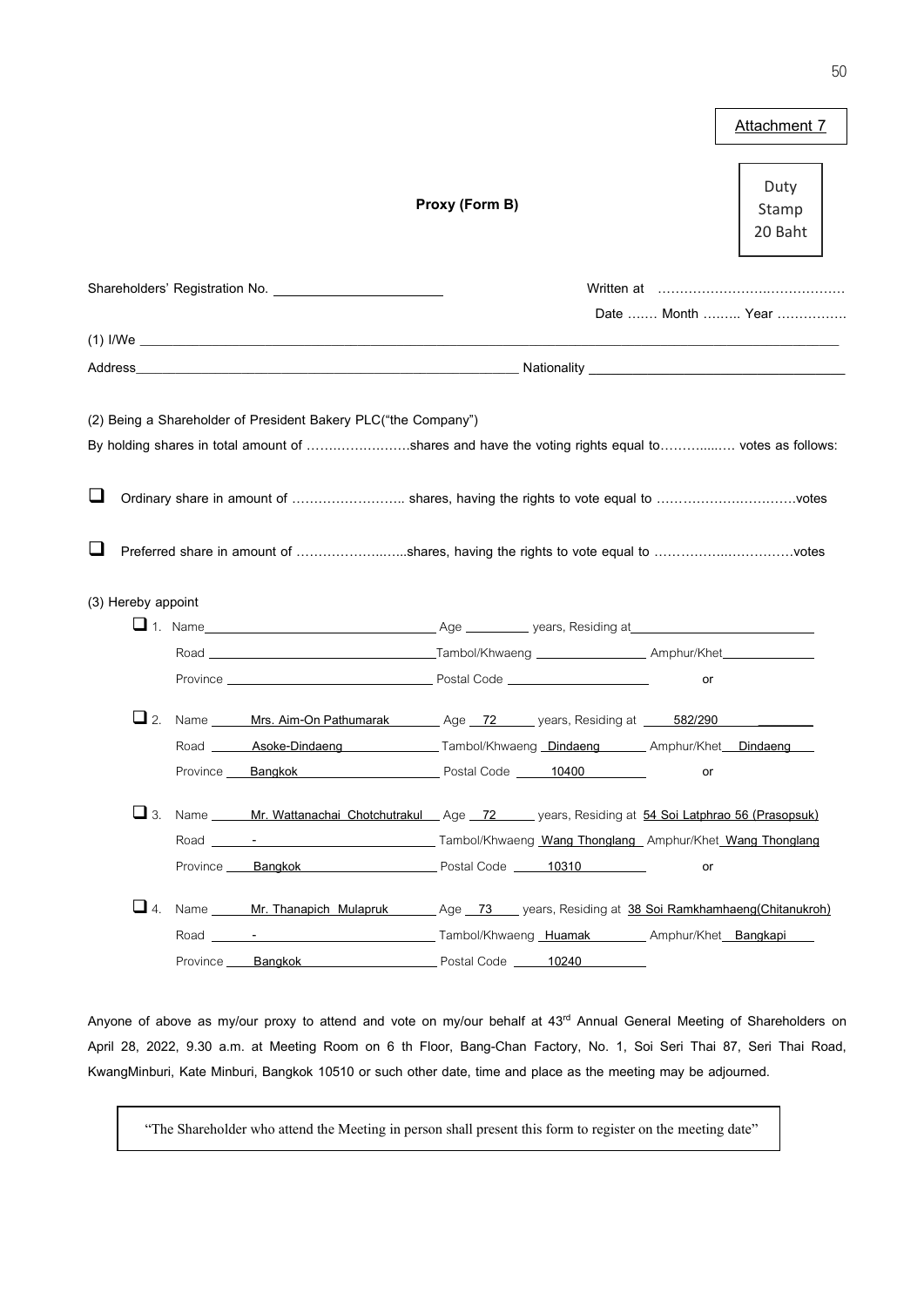(4) In this Meeting, I/we grant my/our proxy to vote on my/our behalf as follows:

|        |                          | Agenda 1: To Certify the Minutes of 42 <sup>nd</sup> General Meeting of Shareholders, held on April 19, 2021                                                                              |        |            |                             |                                                                                                                     |
|--------|--------------------------|-------------------------------------------------------------------------------------------------------------------------------------------------------------------------------------------|--------|------------|-----------------------------|---------------------------------------------------------------------------------------------------------------------|
| $\Box$ |                          | (a) To grant my/our proxy to consider and vote on my/our behalf as appropriate in all respects.                                                                                           |        |            |                             |                                                                                                                     |
| ❏      |                          | (b) To grant my/our proxy to vote at my/our desire as follows:                                                                                                                            |        |            |                             |                                                                                                                     |
|        | $\sim$                   | Approve                                                                                                                                                                                   | ப      | Disapprove |                             | Abstain                                                                                                             |
|        |                          | Agenda 2: To Acknowledge Operating Results of the Company for the Year 2021                                                                                                               |        |            |                             |                                                                                                                     |
|        |                          |                                                                                                                                                                                           |        |            |                             | Agenda 3: To Approve Financial statements for the Year ended on December 31, 2021, Audited by the External Auditors |
| u      |                          | (a) To grant my/our proxy to consider and vote on my/our behalf as appropriate in all respects.                                                                                           |        |            |                             |                                                                                                                     |
| ❏      |                          | (b) To grant my/our proxy to vote at my/our desire as follows:                                                                                                                            |        |            |                             |                                                                                                                     |
|        | ⊔                        | Approve                                                                                                                                                                                   | $\Box$ | Disapprove | ⊔                           | Abstain                                                                                                             |
| $\Box$ |                          | Agenda 4: To Consider Profit Allocation and Approve Dividend Payment for the Year 2021<br>(a) To grant my/our proxy to consider and vote on my/our behalf as appropriate in all respects. |        |            |                             |                                                                                                                     |
| ❏      |                          | (b) To grant my/our proxy to vote at my/our desire as follows:                                                                                                                            |        |            |                             |                                                                                                                     |
|        |                          | Approve                                                                                                                                                                                   |        | Disapprove |                             | Abstain                                                                                                             |
|        |                          | Agenda 5: To Elect the Directors of the Company to Replace the Directors Liable to Retire by Rotation                                                                                     |        |            |                             |                                                                                                                     |
|        | ❏                        | (a) To grant my/our proxy to consider and vote on my/our behalf as appropriate in all respects.                                                                                           |        |            |                             |                                                                                                                     |
|        | ❏                        | (b) To grant my/our proxy to vote at my/our desire as follows:                                                                                                                            |        |            |                             |                                                                                                                     |
|        |                          | Vote for all nominated candidates                                                                                                                                                         |        |            |                             |                                                                                                                     |
|        | ┚                        | Approve                                                                                                                                                                                   |        | Disapprove |                             | Abstain                                                                                                             |
|        |                          | Vote for an individual nominated candidate                                                                                                                                                |        |            |                             |                                                                                                                     |
|        |                          | Nominated Director: Mr. Apisate Thammanomai                                                                                                                                               |        |            |                             |                                                                                                                     |
|        |                          | Approve                                                                                                                                                                                   |        | Disapprove |                             | Abstain                                                                                                             |
|        |                          | Nominated Director: Miss Petcharat Anantawichai                                                                                                                                           |        |            |                             |                                                                                                                     |
|        | $\overline{\phantom{a}}$ | Approve                                                                                                                                                                                   | ❏      | Disapprove | $\mathcal{L}_{\mathcal{A}}$ | Abstain                                                                                                             |
|        |                          | Nominated Director: Dr. Pojjanee Paniangvait                                                                                                                                              |        |            |                             |                                                                                                                     |
|        |                          | Approve                                                                                                                                                                                   | ❏      | Disapprove |                             | Abstain                                                                                                             |
|        |                          | Nominated Director: Mr. Pun Paniangvait                                                                                                                                                   |        |            |                             |                                                                                                                     |
|        |                          | Approve                                                                                                                                                                                   | $\Box$ | Disapprove |                             | Abstain                                                                                                             |
|        |                          | Nominated Director: Mr. Thanapich Mulapruk                                                                                                                                                |        |            |                             |                                                                                                                     |
|        | ⊔                        | Approve                                                                                                                                                                                   | $\Box$ | Disapprove |                             | Abstain                                                                                                             |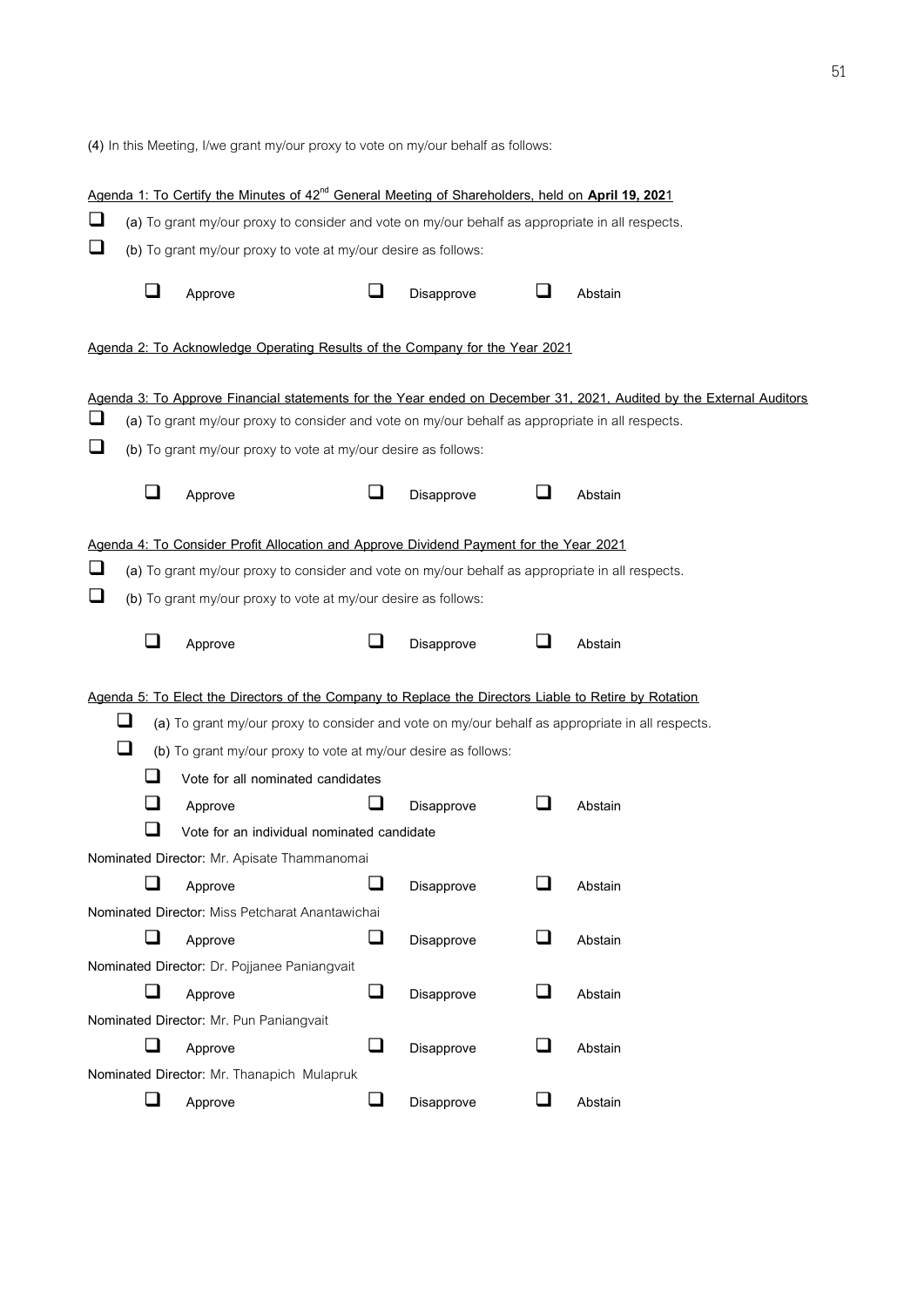|   | Agenda 6: To Approve the Remuneration of the Directors         |  |            |                                                                                                                    |                                                                                                                                     |
|---|----------------------------------------------------------------|--|------------|--------------------------------------------------------------------------------------------------------------------|-------------------------------------------------------------------------------------------------------------------------------------|
| ⊔ |                                                                |  |            | (a) To grant my/our proxy to consider and vote on my/our behalf as appropriate in all respects.                    |                                                                                                                                     |
| ⊔ | (b) To grant my/our proxy to vote at my/our desire as follows: |  |            |                                                                                                                    |                                                                                                                                     |
|   | Approve                                                        |  | Disapprove | Abstain                                                                                                            |                                                                                                                                     |
|   |                                                                |  |            | Agenda 7: To Approve the Appointment of Auditors of the Company and to Assign Their Remuneration for the Year 2022 |                                                                                                                                     |
| ⊔ |                                                                |  |            | (a) To grant my/our proxy to consider and vote on my/our behalf as appropriate in all respects.                    |                                                                                                                                     |
| ⊔ | (b) To grant my/our proxy to vote at my/our desire as follows: |  |            |                                                                                                                    |                                                                                                                                     |
|   | Approve                                                        |  | Disapprove | Abstain                                                                                                            |                                                                                                                                     |
|   | Agenda 8: To Consider Other Business (If Any)                  |  |            |                                                                                                                    |                                                                                                                                     |
| ⊔ |                                                                |  |            | (a) To grant my/our proxy to consider and vote on my/our behalf as appropriate in all respects.                    |                                                                                                                                     |
| ⊔ | (b) To grant my/our proxy to vote at my/our desire as follows: |  |            |                                                                                                                    |                                                                                                                                     |
|   | Approve                                                        |  | Disapprove | Abstain                                                                                                            |                                                                                                                                     |
|   |                                                                |  |            |                                                                                                                    | (5) Voting of proxy in any agenda that is not specified in this proxy shall be considered as invalid and not signify my voting as a |

shareholder.

(6) In case I/we have not specified my/our voting intention in any agenda or not clearly specified or in case the Meeting considers or passes any resolution other than those specified above, including the case of any amendment or addition of any fact, the proxy shall have the rights to consider and vote on my/our behalf as he/she may deem appropriate in all respects.

Any actions performed by the proxy in this Meeting shall be deemed to be the actions performed by myself/ourselves.



## Remarks:

1. A shareholder shall appoint only one proxy to attend and vote at the Meeting. A shareholder shall not appoint more than one proxy with the voting rights in respect of a certain portion of shares.

2. Regarding the election of directors, the proxy can either elect the whole set of the nominated directors or by individual.

3. In case there are additional agenda, the proxy can state other agenda by using the Supplemental Proxy Form B as attached.